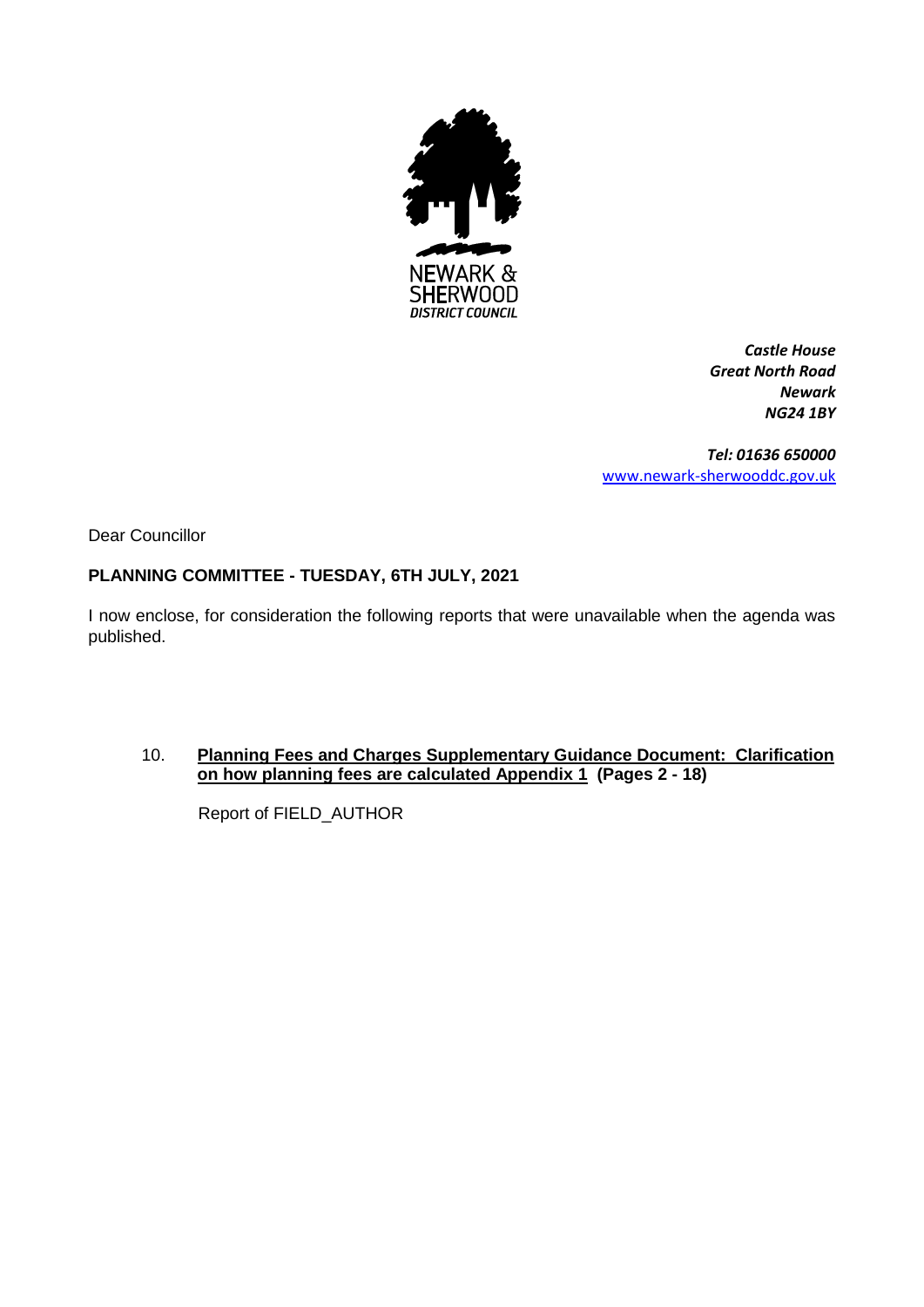# **Planning Fees and Charges Supplementary Guidance Document: Clarification on how planning fees are calculated**

Effective from xxxx 2021



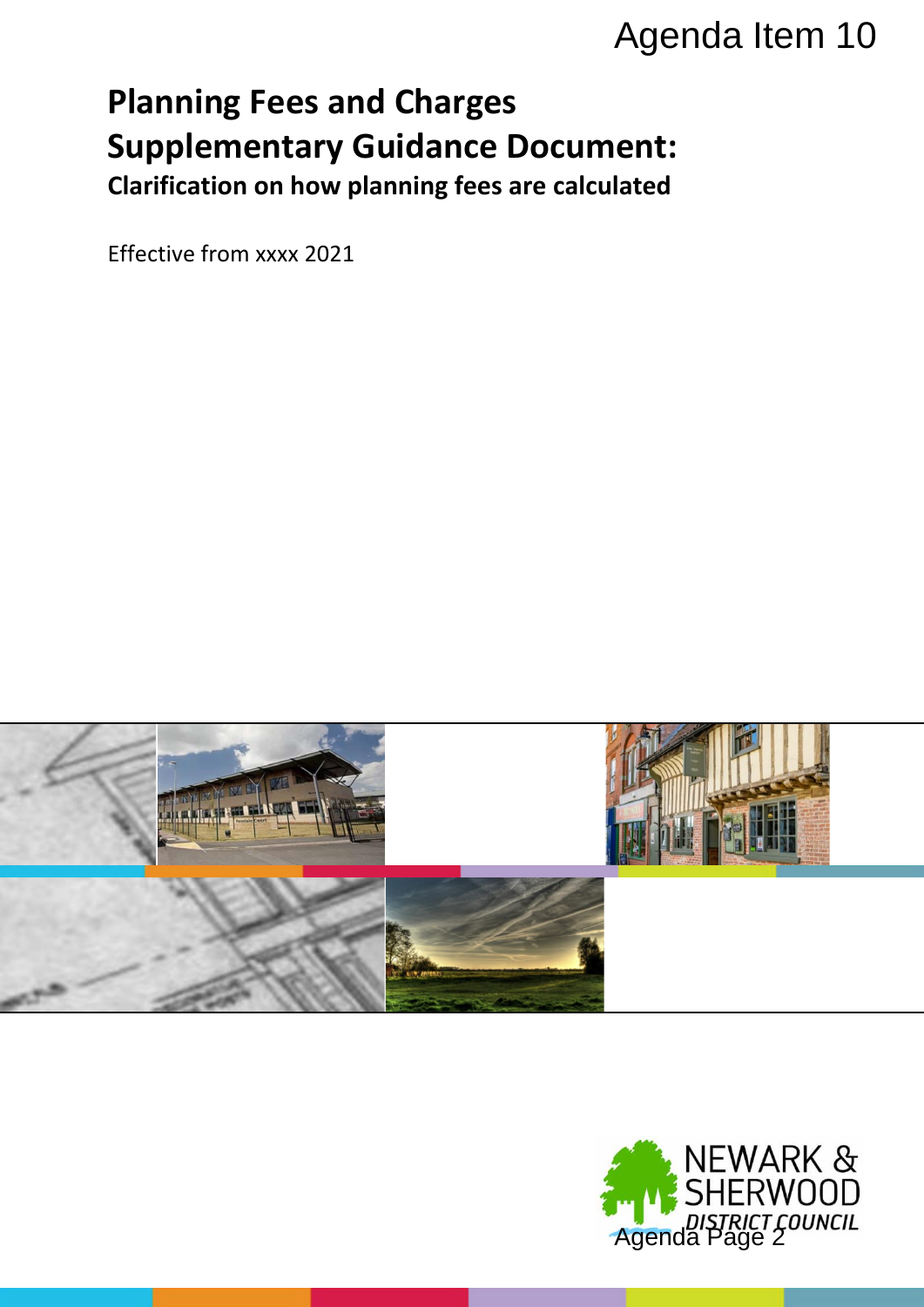# **Contents**

| Using Certificate of Lawfulness to confirm Material Starts/Commencement of Development11           |  |
|----------------------------------------------------------------------------------------------------|--|
|                                                                                                    |  |
|                                                                                                    |  |
|                                                                                                    |  |
| Concessions - For alterations, extensions, etc. to a dwellinghouse for the benefit of a registered |  |
|                                                                                                    |  |
|                                                                                                    |  |
| Approval of Details Pursuant to a Condition and/or Discharge of Conditions13                       |  |
|                                                                                                    |  |
|                                                                                                    |  |
|                                                                                                    |  |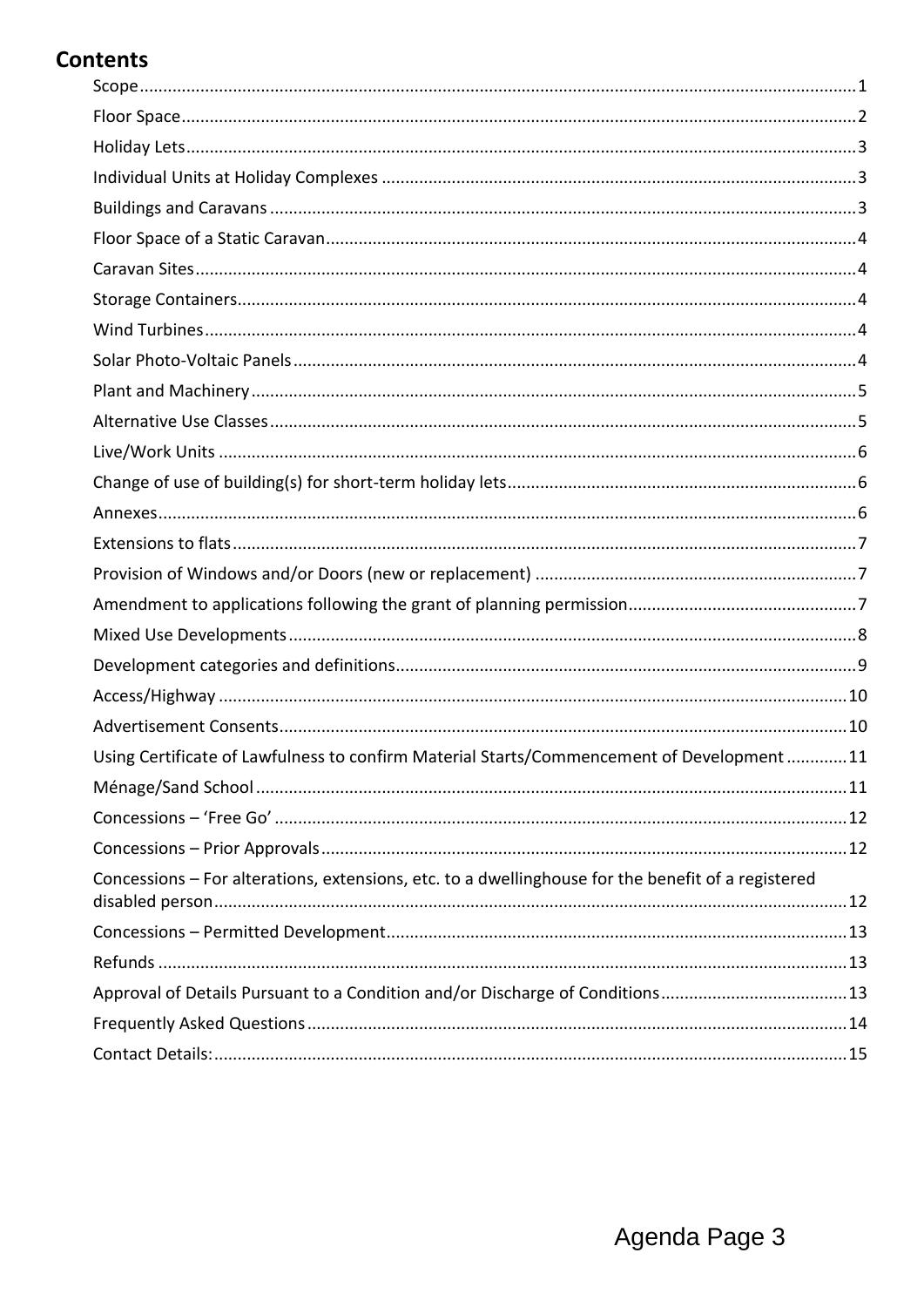# <span id="page-3-0"></span>**Scope**

This document has been produced to be read in conjunction with Newark and Sherwood District Council's [Planning Development, Planning Policy, Land Charges and Street Naming and Numbering](https://www.newark-sherwooddc.gov.uk/media/newarkandsherwood/imagesandfiles/planningpolicy/pdfs/fees%20and%20charges%20budget%202021-22.pdf) guidance and was presented to Planning Committee on 6<sup>th</sup> July 2021.

It is commonly acknowledged that planning-related fees were introduced so that users of the planning system, rather than taxpayers in general, meet the costs incurred by local planning authorities in deciding planning applications. The Planning Practice Guide states that the local planning authority must decide the fee which will apply to the application based on the category, or categories of development if the application is for more than one type of development and we usually find that our customers are happy to pay the identified planning application fees that allow the Local Planning Authority (LPA) to consider and determine their applications.

The following information is provided for guidance and clarification with regards to how Newark and Sherwood District Council interprets the fee regulations.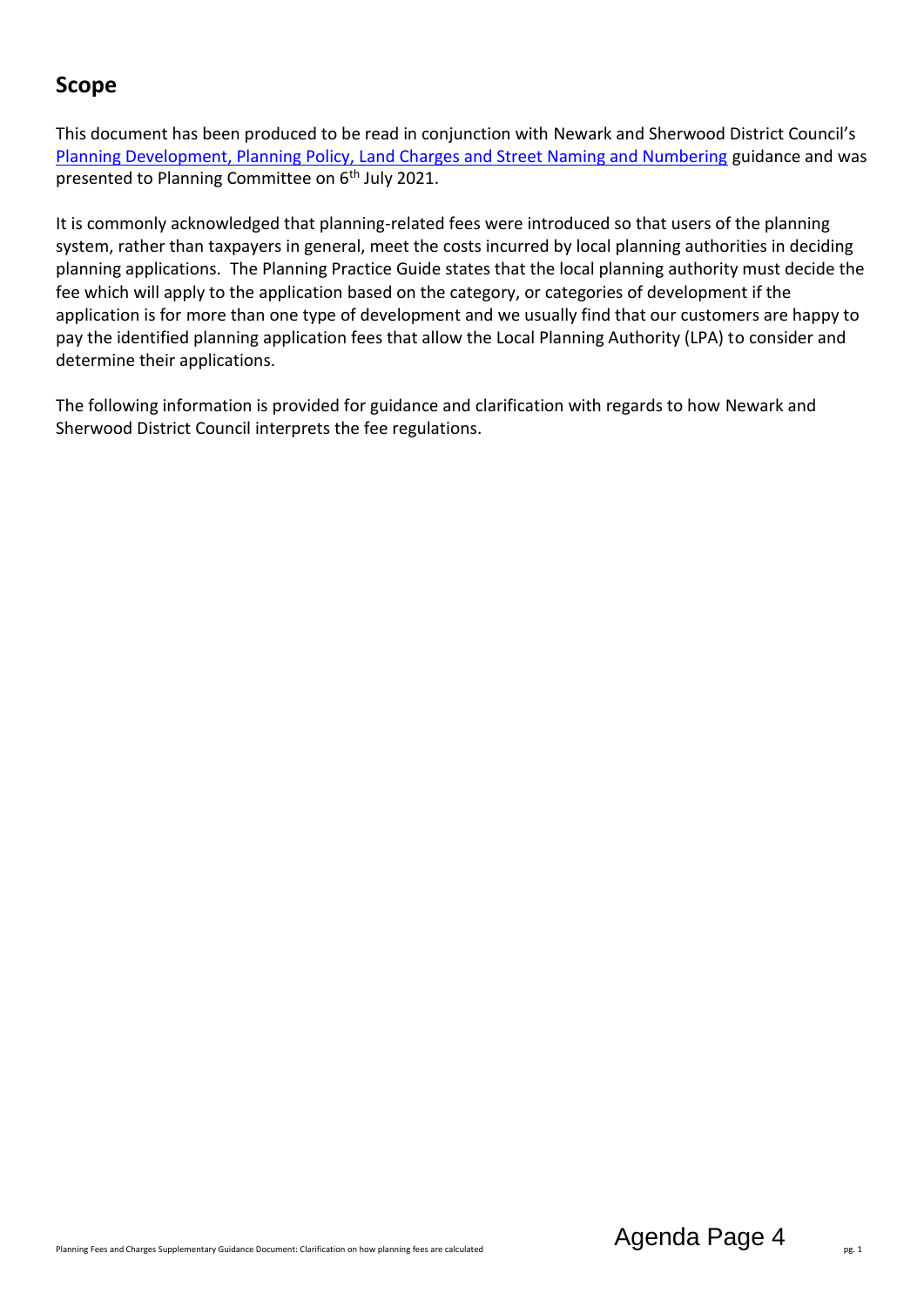#### <span id="page-4-0"></span>**Floor Space**

When measuring floor space for fee calculation purposes gross floor space to be created by the development shall be ascertained by external measurement of the floor space, whether or not it is to be bounded (wholly or partly) by external walls of a building as explained in the Town and Country Planning (Fee for Applications, Deemed Applications, Requests and Site Visits) (England) Regulations 2012, Schedule 1, Part 1, Chapter 3, Paragraph 12(1). Newark and Sherwood District Council takes this to include:

- Terraces:
- balconies;
- mezzanines;
- stores/bin stores;
- enclosed external areas e.g. compounds and external sales areas (this also includes areas where the proposed development creates an enclosed area as a result of building works and this area becomes usable space e.g. quadrants within schools and office buildings);
- perimeter wall thickness and projections (party walls are to be measured to their centre line);
- areas occupied by internal walls and partitions;
- columns;
- piers;
- chimney breasts;
- **•** stairwells and the like;
- lift rooms:
- plant rooms;
- tank rooms;
- fuel stores;
- open sided covered areas e.g. car ports and enclosed car parkingareas.

In addition to the above any areas set aside for storing equipment/vehicles/objects that can be moved in and out can be classed as useable floor area and therefore included in any floor space calculation for fee calculation purposes.

An area surrounding an immovable fixture (for example effluent processing/storage tanks) that is fenced off for public/employee safety and cannot be used for any other purpose will not be considered useable floor space and therefore not included in floor space calculation for fee purposes.

If the application is for a new building to replace a building which is to be demolished, there is no discount for the size of the existing building. The fee would be based on the floor space of the proposed building.

More information and clarification please see the [FAQs section](#page-16-0) below.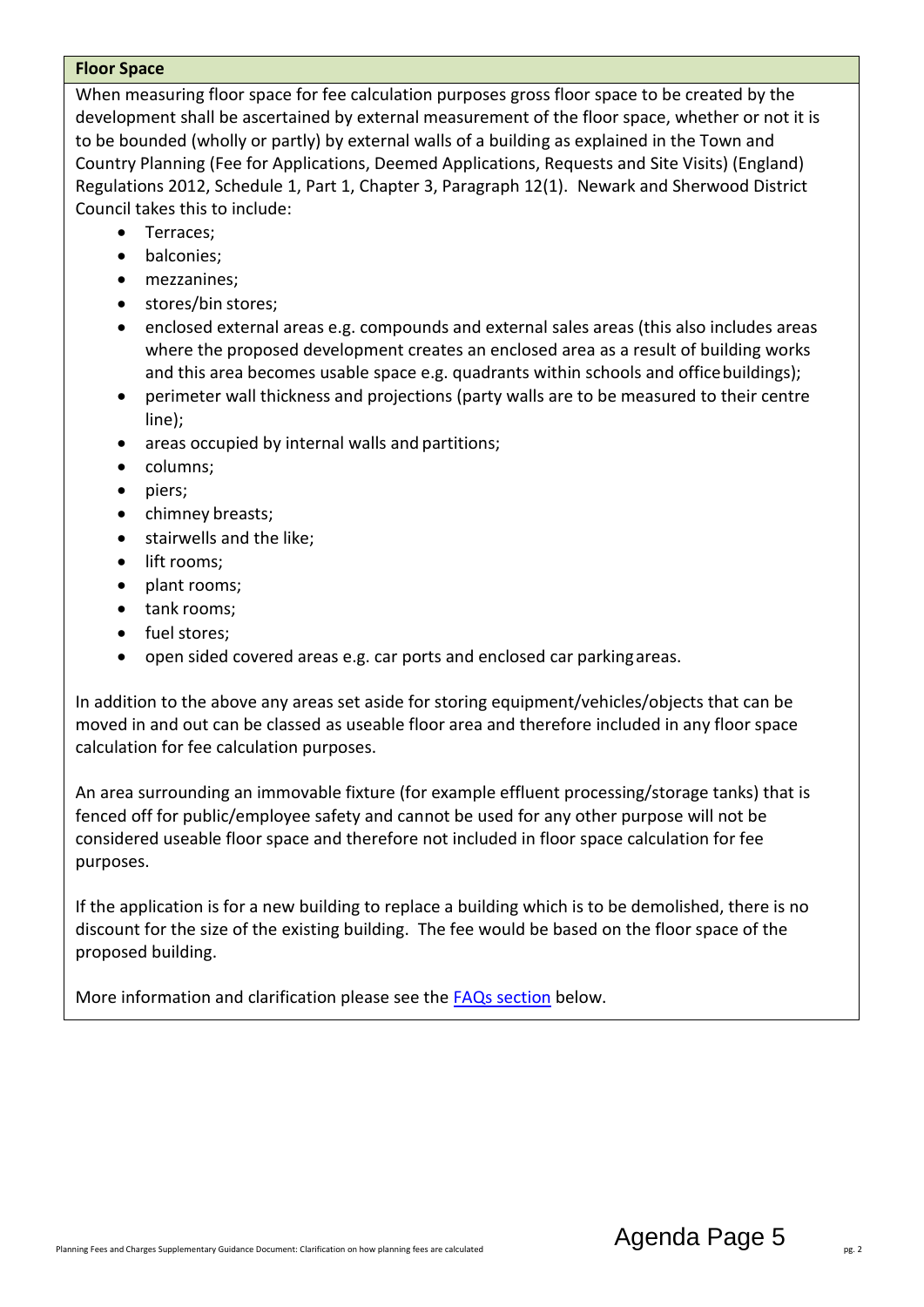#### <span id="page-5-0"></span>**Holiday Lets**

Although a holiday unit and a dwelling both fall within the same use class this is not the case in terms of planning fees. Newark and Sherwood District Council considers holiday lets to be commercial development and to fall outside the definition of a 'dwellinghouse'.

The Town and Country Planning (Fees for Applications, Deemed Applications, Requests and Site Visits) (England) Regulations 2012 define a 'dwellinghouse' as a building which is to be used as a single private dwellinghouse and no other purpose.

Therefore where Newark and Sherwood District Council considers the development to be for holiday let purposes (short or long term) even if the proposal had been described as a second home, the fee will be fee category 2 and based on the floor area.

N.B. Where the proposed development is for "the erection of dwellings", which are then subsequently sold as second homes, the fee would be based on category 1 and classified as a 'dwellinghouse'.

#### <span id="page-5-1"></span>**Individual Units at Holiday Complexes**

Where an application is submitted for development to an individual unit within a holiday complex the development type and fee will depend on the use of the unit. Where the unit is privately owned and is considered a second home, these will be treated as householder development and the householder fee applies. Where the unit is not privately owned or is let out this will be treated as commercial.

#### <span id="page-5-2"></span>**Buildings and Caravans**

The term "building" in section 336(1) of the 1990 Act has a wide definition which includes "any structure or erection". When considering whether structures or erections are buildings you have to consider their size, permanence and physical attachment to the ground. The sheer size, weight and bulk of a structure are good indicators to determine whether something is a building. Permanence has to be construed in terms of significance in the planning context.

For fee purposes a static caravan or park home will be treated as a 'building' if the proposed development remains in situ for more than 10 months per year. In these circumstances the fee charged will be based on the erection of a building (and whether that building is commercial i.e. holiday use or permanent residency (see information on holiday lets above).

If the proposed development does not remain in situ for more than 10 months a year but involves hard standings, connections to services, lighting etc. please see our advice under the heading [Caravan Sites.](#page-6-1) The description of the development should make reference to the seasonal use of the land for the stationing of caravans.

**Please note the onus is on the applicant/agent to prove that the proposed structure is not a building based on the information provided above. The above also applies to gypsy and traveler sites.**

Please see the FAQs section below for further clarification.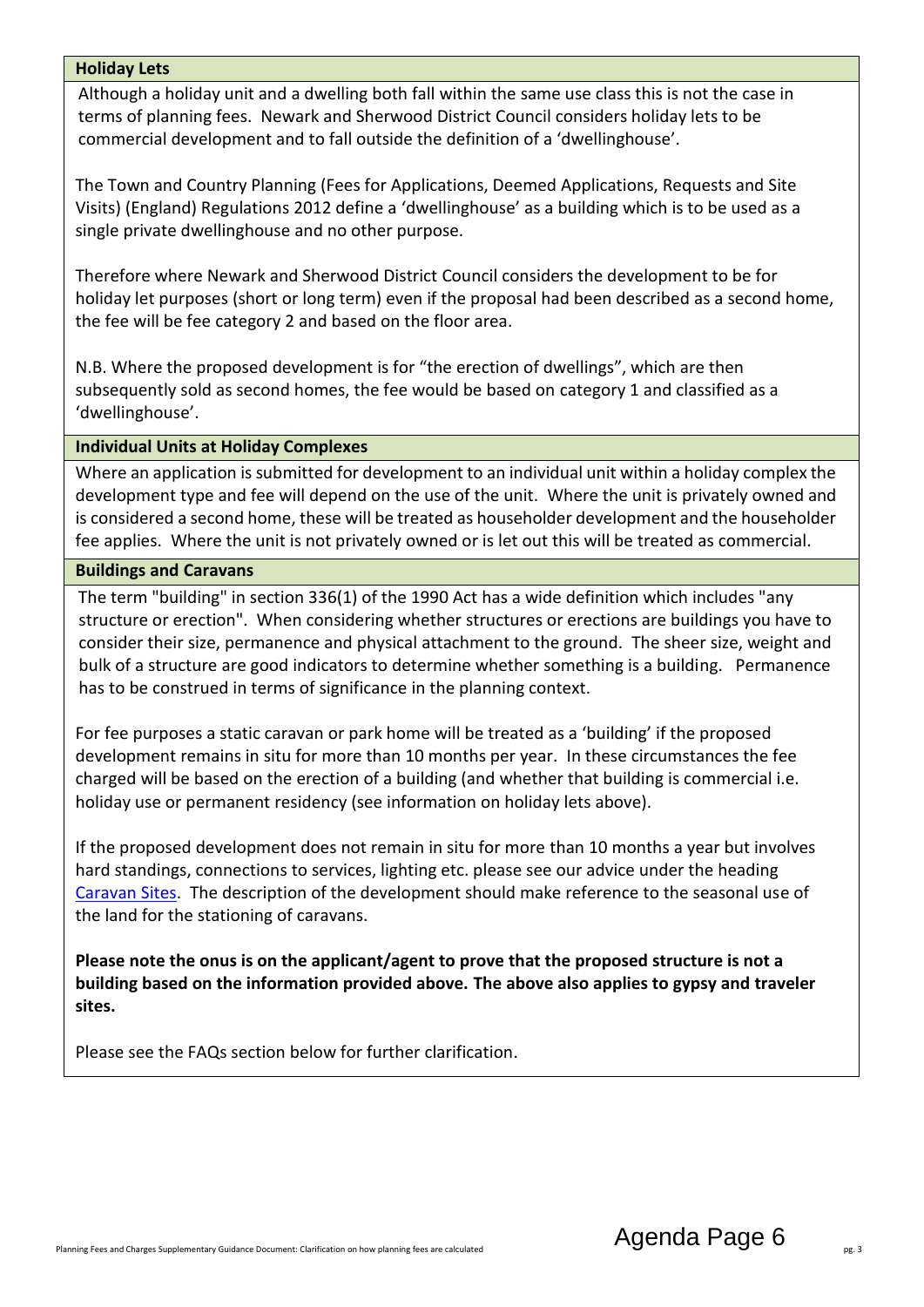#### <span id="page-6-0"></span>**Floor Space of a Static Caravan**

Where flexibility is required and the make and model of the static caravan is not known at the time the planning application is submitted, for fee purposes the Local Planning Authority consider that the average size of a static caravan or park home is 40m<sup>2</sup>. The average floor space of a balcony/decking associated with a static caravan or park home that is used for commercial or holiday purposes is assumed to be 6.7m².

#### <span id="page-6-1"></span>**Caravan Sites**

If the proposed development is within an existing caravan site, and the units are touring caravans (i.e. not a building or permanent structure) and no operational development/groundworks is involved a change of use fee will be charged.

Where operational development/groundworks are proposed e.g. access, footpaths, lighting, communal facilities, roads, connection to services etc. the fee will be based on the site area (fee category 10 (2)) the site area should include the whole of the site for which permission is sought.

If the proposal also includes development falling within other fee categories each individual element of the proposal will be calculated and the higher of the fees charged (see mixed use [development](#page-10-0) diagram on page 8).

#### <span id="page-6-2"></span>**Storage Containers**

Where an application for storage containers is received the size, permanency and attachment to ground is considered.

Containers will generally be considered as operational development and fee based on the floor area of the proposed development (fee category 2(2)).

Where the change of use of land is also required as part of the development the higher of the two fees (change of use of land fee category 12 or the erection of a building fee category 2(2)) will be charged.

#### <span id="page-6-3"></span>**Wind Turbines**

Wind turbines are charged as Category 5 of the fee regulations "erection, alteration or replacement of plant or machinery" for fees purposes unless of the small domestic type, where installation should be treated as an alteration or curtilage operation in Category 6 or 7 in the Fee Regulations (if not allowed as permitted development).

To calculate the fee for a new windfarm, add all the land over which the blades of each turbine can rotate (area of sweep will be approximately 3.1416 times the square of the radius) to the area of the footprint of any ancillary structures and engineering works.

On an application to put up wind turbines, it is not necessary to include within the red line(s) any land between the turbines if no development is proposed there.

#### <span id="page-6-4"></span>**Solar Photo-Voltaic Panels**

There is no national guidance on the fee category for solar photo-voltaic (PV) installations. The Planning Development service considers that such applications fall within "erection, alteration or replacement of plant or machinery" (Category 5) for fees purposes.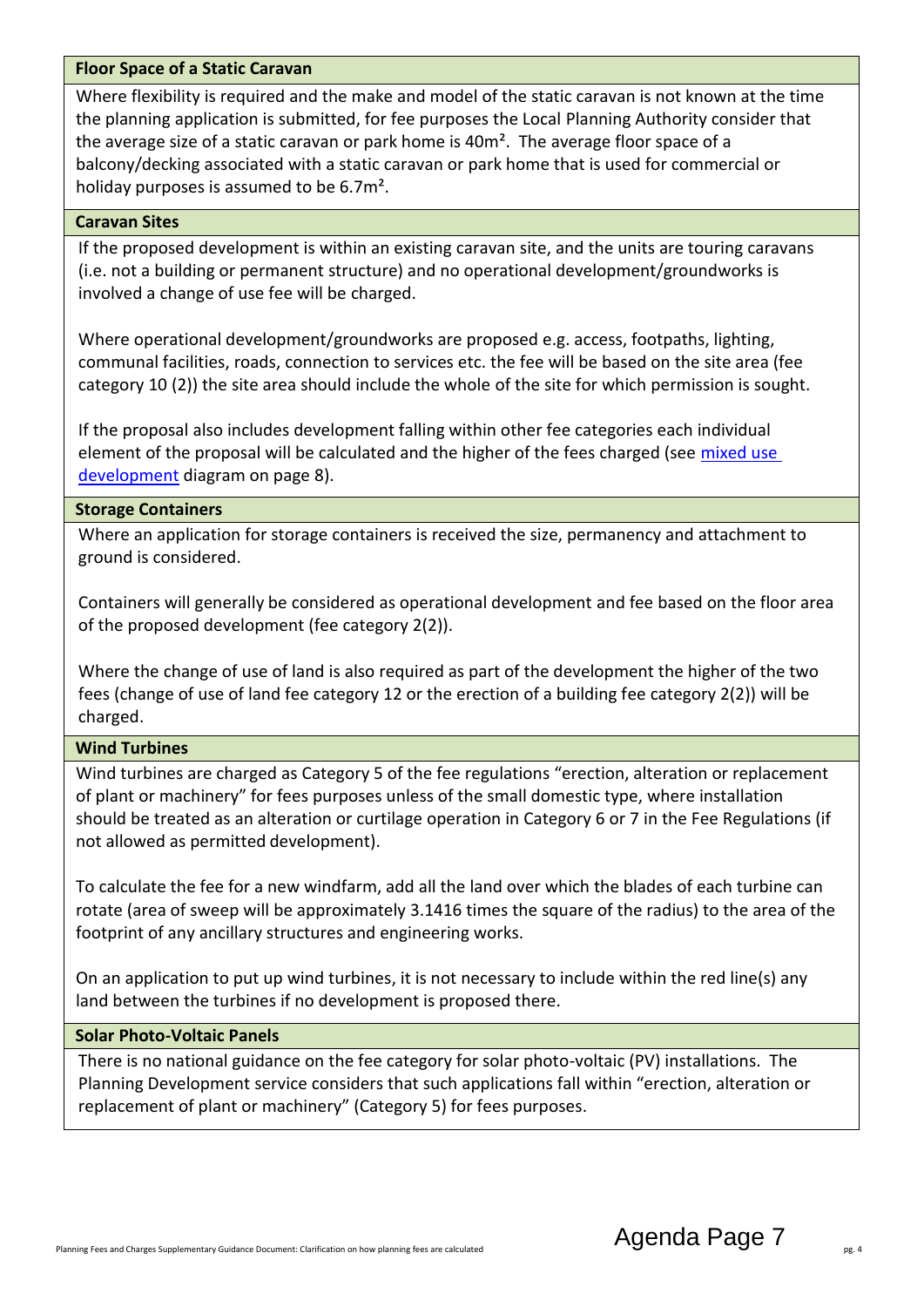#### <span id="page-7-0"></span>**Plant and Machinery**

There is currently no statutory definition or guidance with regards to what is considered plant and machinery. Newark and Sherwood District Council have therefore taken the following position in relation to planning application fees:

- A development will be considered plant and machinery where:
- a process takes places;
- there are moving parts; and/or
- machinery/equipment/apparatus used in industrial companies.

Examples include air source heat pumps and air conditioning units.

#### <span id="page-7-1"></span>**Alternative Use Classes**

For [mixed use developments](#page-10-0) please refer to flow diagram on page 8.

#### **Example:**

Full application - Erection of buildings for Class B2 and B8 uses

The applicant would like the option for different uses within the building being:

- One use class (B2) for a 4,000sqm building (the whole building);
- Two uses classes (B2 and B8) on 2,000sqm of the building.

Fee calculation as follows:

- Whole fee for area of site option 1 (use class B2),
- plus half fee for area of the site to be used for use class B8

When using the Portal Fee Calculator each option has to be entered separately: The first option has no concession/reduction; the second and third entries need to indicate a concession. Then you have to add each of the three calculations together to get the total fee.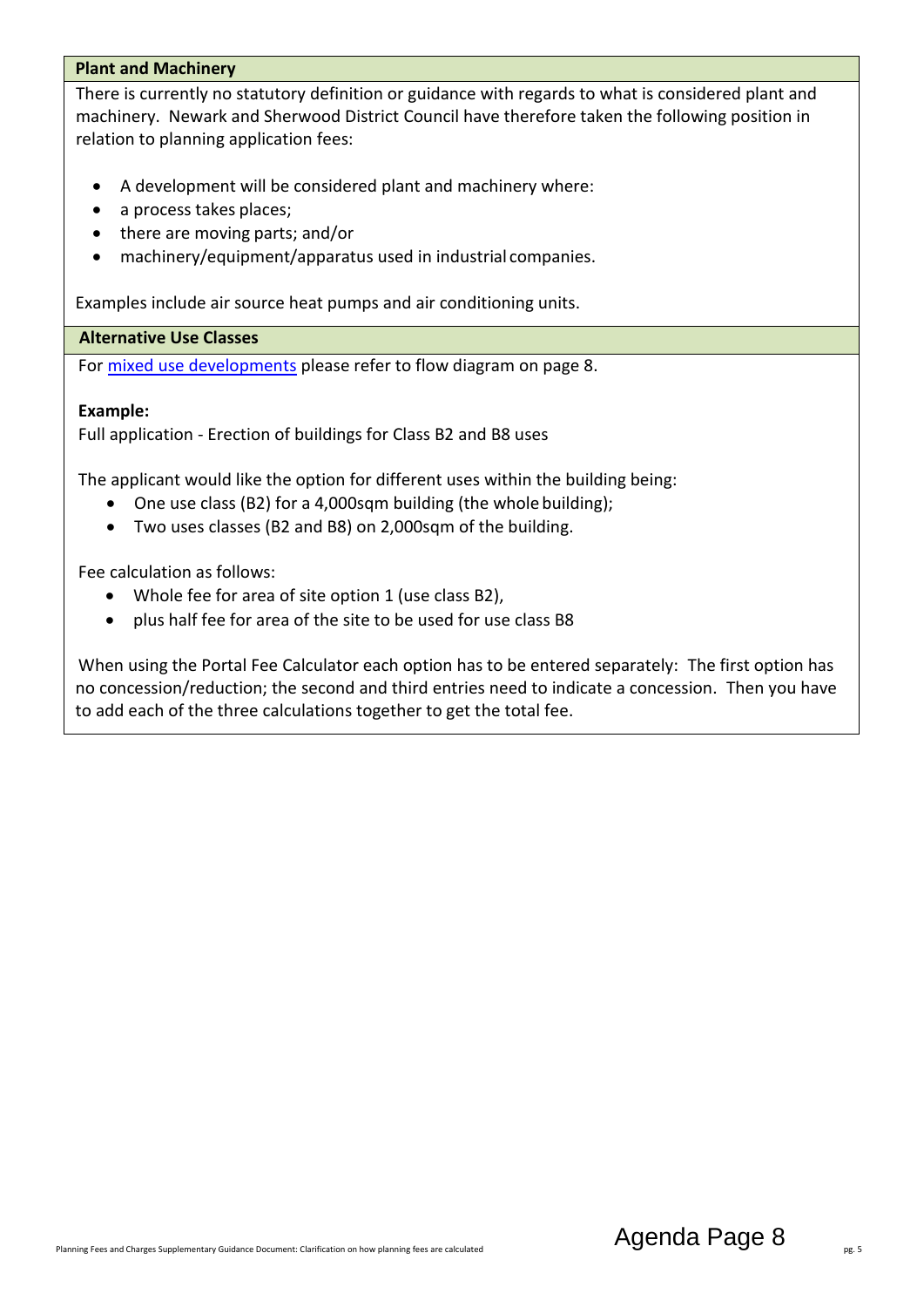#### <span id="page-8-0"></span>**Live/Work Units**

Any plans and supporting information must clearly indicate/define areas for live, work and/or any common/shared areas.

#### **No common/shared areas:**

Where there are no common/shared area the two component fee categories will be calculated e.g. category 1 for the live element and category 2(2) for the work element.

The above two fees will be added together to make the total fee payable.

#### **Common/shared areas:**

Where common/shared areas are included in the development the proportion of the building which is non-residential is calculated. This same proportion of the common/shared area is considered to be non-residential and included in the fee.

For example if 60% of the building is non-residential, 60% of the common/shared area is considered to be non-residential.

This total non-residential floor space is used to calculate the fee as indicated above i.e. by adding the two fees (category 1 development and Category 2(2) development together.

For relevant regulations please see [The Town and Country Planning \(Fees for Applications, Deemed](http://www.legislation.gov.uk/uksi/2012/2920/schedule/1/made) [Applications, Requests and Site Visits\) \(England\) Regulations 2012 S](http://www.legislation.gov.uk/uksi/2012/2920/schedule/1/made)chedule 1, Paragraph 13, subparagraph (3)(a). **Please note the fees payable for planning applications have been amended (increased) in 2017 [http://www.legislation.gov.uk/uksi/2017/1314/contents/made.](http://www.legislation.gov.uk/uksi/2017/1314/contents/made) Both documents will need to be read together.**

<span id="page-8-1"></span>**Change of use of building(s) for short-term holiday lets**

Where a change of use of a building(s) to a short-term holiday let for paying guests is sought, provided there are no operational developments, extensions or additional building works included a change of use fee will apply.

#### **Example:**

Full application - Change of use of building to three holiday units for short- term paying guests (no extensions or operational or additional building works included).

As these are for short-term paying guests the fee is based on change of use – one fee of £462.

#### <span id="page-8-2"></span>**Annexes**

**Incidental outbuildings** in the curtilage of a dwelling (shed/summerhouse/office/gym etc.) £206 (should be submitted on a householder application form).

**Ancillary outbuildings** in the curtilage (bedroom/living room etc. but NOT fully self-contained) £206 (should be submitted on a full planning application form).

**Self-contained buildings (includes new build and changes of use)** i.e. FULLY SELF CONTAINED - with bedroom, living room, bathroom, kitchen - all the facilities of a dwellinghouse AND has the capability to access the property independently of the host dwelling £462 (Should be submitted on a full planning application form).

Further advice regarding annexed can be found within our adopted Householder Development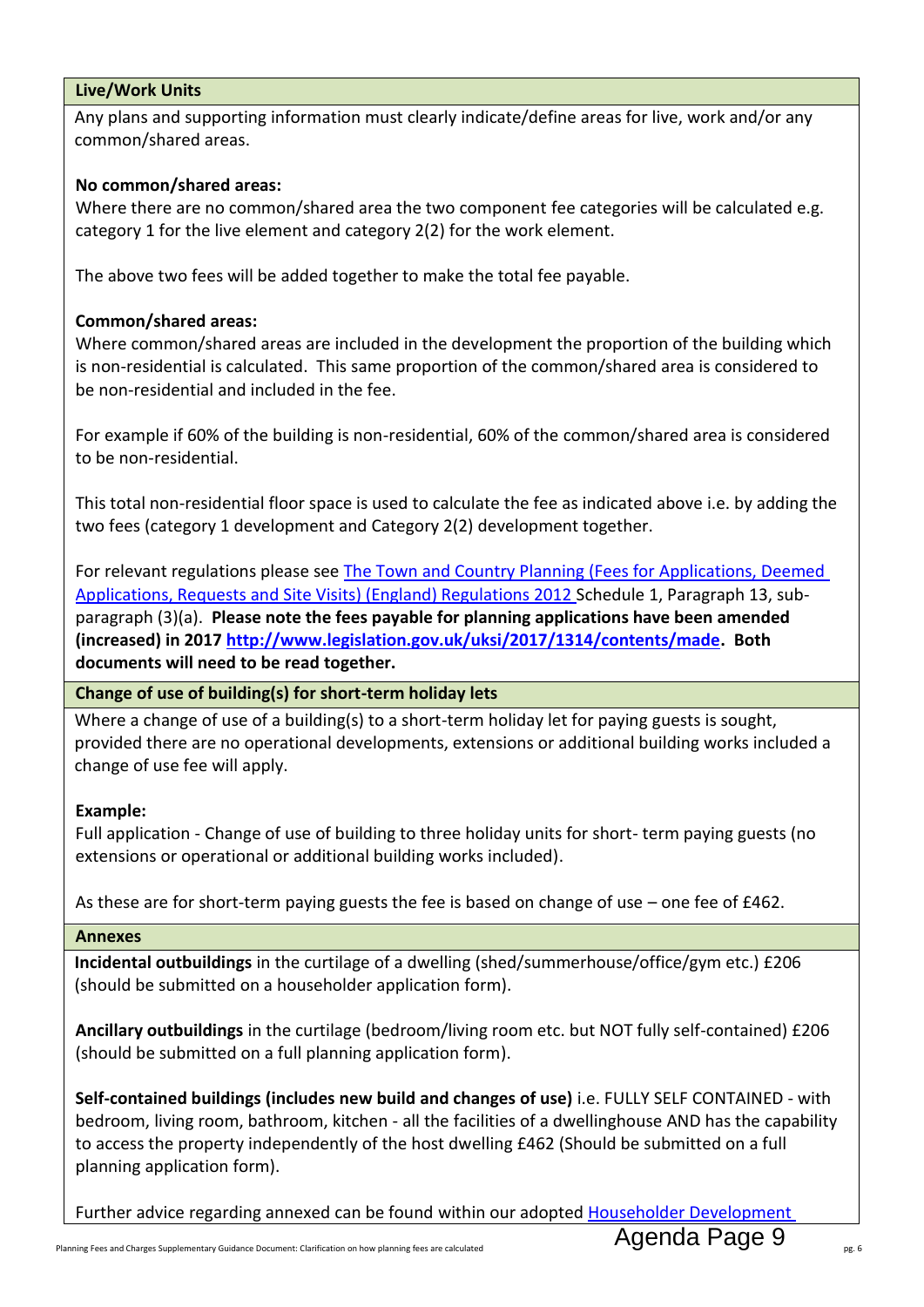[Supplementary Planning Document](https://www.newark-sherwooddc.gov.uk/media/newarkandsherwood/imagesandfiles/planningpolicy/pdfs/supplementaryplanningdocuments/Adopted%20Householder%20Development%20SPD.pdf) page 27.

#### <span id="page-9-0"></span>**Extensions to flats**

These are charged under category 2 - The erection of buildings (other than building in categories 1, 3, 4, 5 and 7) and fee calculated based on the floor space.

#### <span id="page-9-1"></span>**Provision of Windows and/or Doors (new or replacement)**

Dwellinghouses - Where the provision of new or replacement windows is proposed which require planning permission, the fee is the householder fee of £206.

Non-dwellinghouses - Where the provision of new or placement windows is proposed to a premise that is not a dwelling, the applicable fee will be that provided under 'other operations (category 10). The fee for which is £234 for each 0.1 hectare (or part thereof) of the site area, subject to a maximum in total of £2,028.

#### <span id="page-9-2"></span>**Amendment to applications following the grant of planning permission**

Newark and Sherwood District Council recognises that new issues may arise after planning permission has been granted which may require modification of the approved proposals.

Where these modifications are fundamental or substantial, a new planning application under section 70 of the Town and Country Planning Act 1990 will need to be submitted and incur the relevant fee for that type of development based on the fee categories in the fees and charges document.

However where less substantial changes are proposed, there are options as follows:

- to submit a 'Minor Material Amendment' application to vary or remove conditions under s73 of the Town and Country Planning Act 1990 (where the permission has not been implemented but the permission is extant) or s73A of the act (where the permission has been implemented) incurring a fee of £234; or
- to submit a 'Non Material Amendment' under s96A of the Town and Country PlanningAct 1990 incurring a fee of £34 for householder or £234 in respect of all otherdevelopment.

Circumstances where the Council would not accept a s73 or s73A application may include the following:

- Alterations to the red line of a previously permitted scheme;
- The scheme is proposed to be altered to comply with adopted Policies in a Neighbourhood Plan, or the Local Plan;
- The proposed change cannot be reasonably conceived with the terms of the original planning application;
- The effect of the proposed change would not be minor in nature or proposed effect. For example; if the intention is to use a residential annexe as a separate and independent dwelling then a section 73 application to lift a restrictive occupancy condition would not be the way to achieve the desired outcome if the original development was described as an 'annexe'<sup>1</sup>;
- To extend the time limit within which a development must be started or an application for approval of reserved matters must be made;
- If there is no relevant condition in the permission listing the originally approvedplans; or
- Where amendments are being sought to include a functional use and not an incidental use.<sup>2</sup>

Newark and Sherwood District Council recommends that advice is sought from the LPA via a preapplication enquiry on the suitability of applications made under s73 or s73A

<sup>-</sup>1 \* An application to lift an occupancy condition would not change the original description of the proposed development. Where an application under section 73 is granted, the effect is the issue of a new planning permission, sitting alongside the original permission, which remains intact and un-amended.

Planning Fees and Charges Supplementary Guidance Document: Clarification on how planning fees are calculated an incidental use is one that would not be considered as an integral part of a use. An incidental use is one that has a normal functional relationship with the primary use of the planning unit. For example, if the integral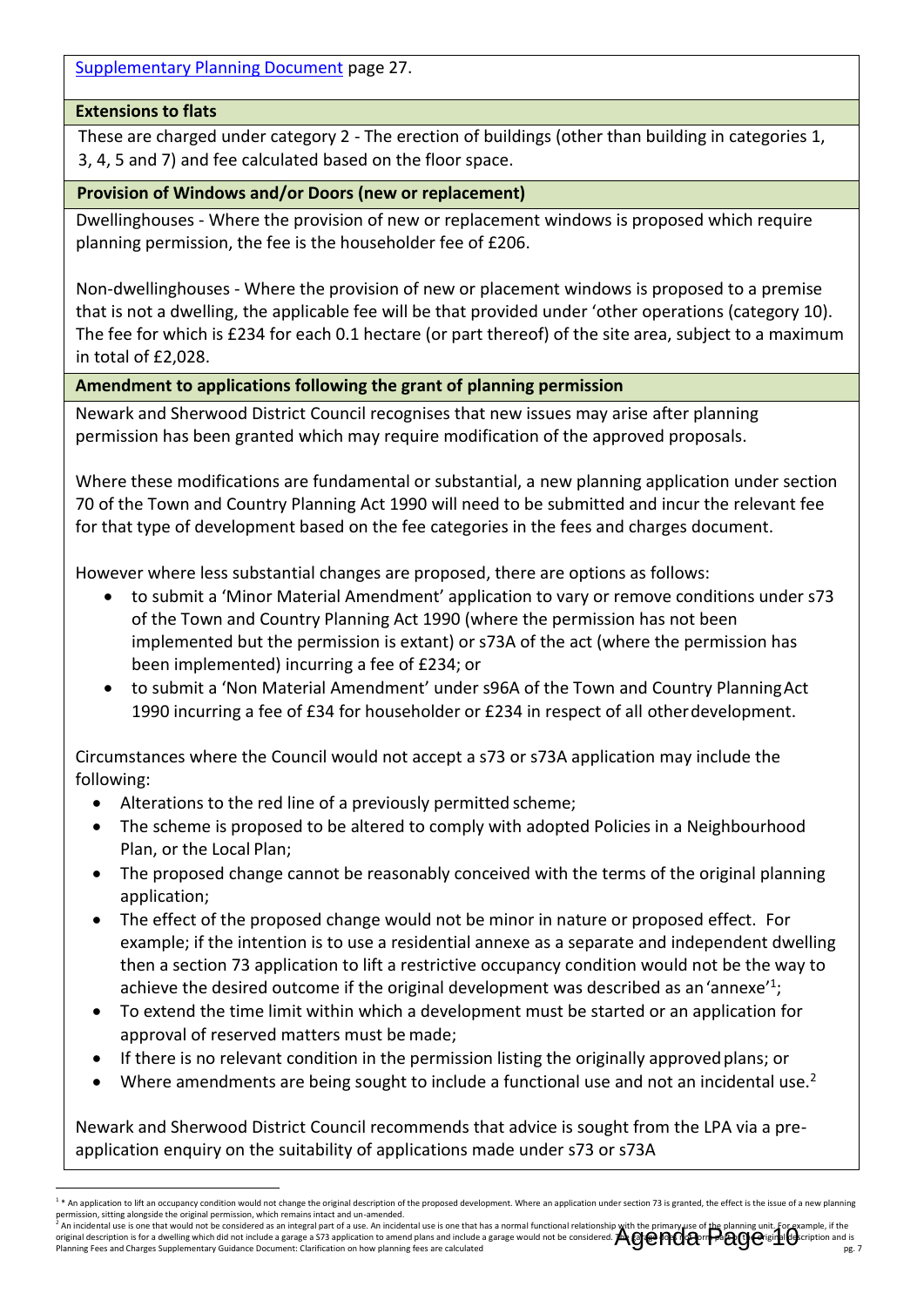#### The following copied in flowchart is taken from

[https://assets.publishing.service.gov.uk/government/uploads/system/uploads/attachment\\_data/file/5787](https://assets.publishing.service.gov.uk/government/uploads/system/uploads/attachment_data/file/578734/fees.pdf) [34/fees.pdf](https://assets.publishing.service.gov.uk/government/uploads/system/uploads/attachment_data/file/578734/fees.pdf)

<span id="page-10-0"></span>

not considered to be an integral part of the use of the dwelling, but a functional one.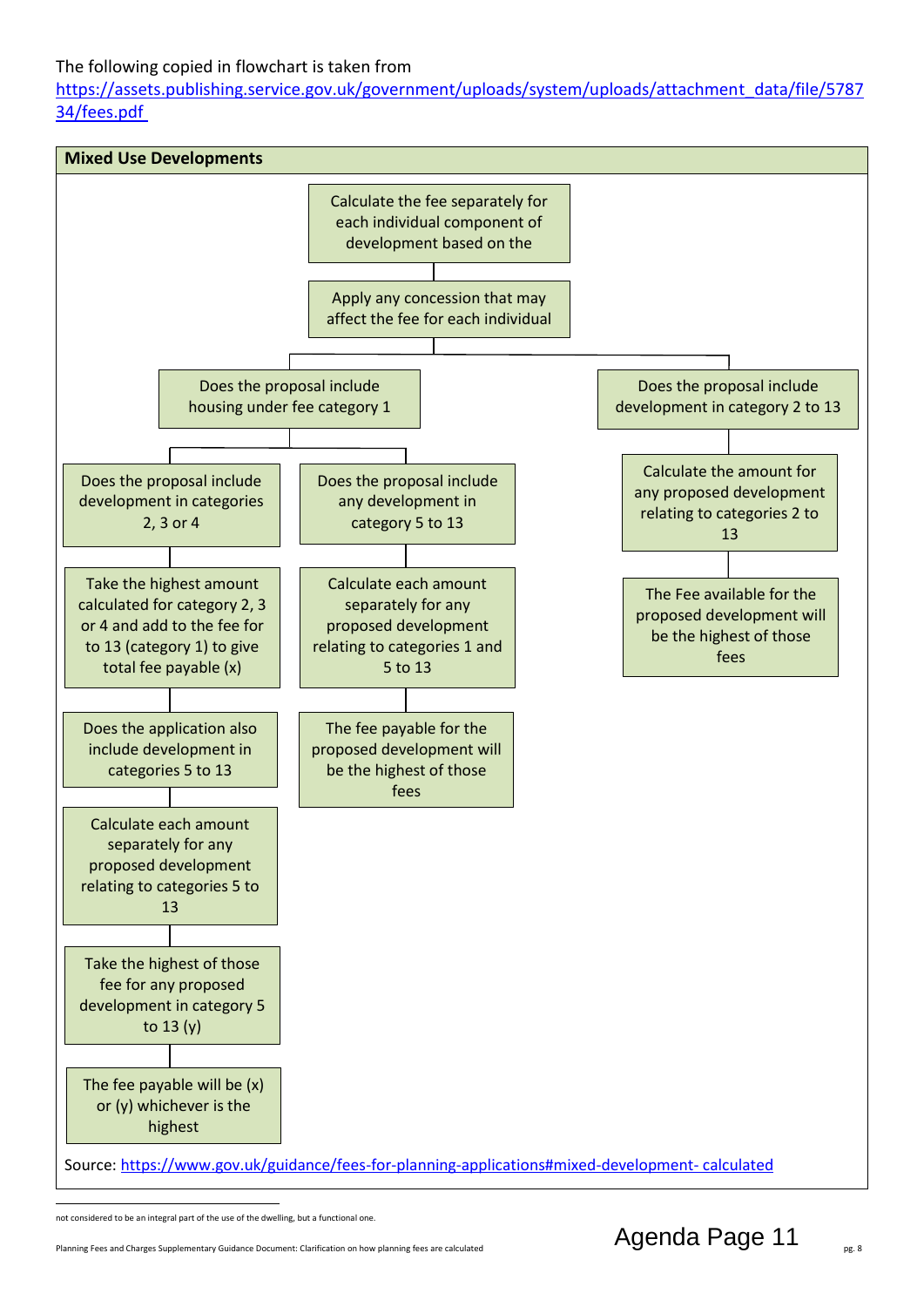#### <span id="page-11-0"></span>**Development categories and definitions**

| Category of        | <b>Definition</b>                                                                             |
|--------------------|-----------------------------------------------------------------------------------------------|
| <b>Development</b> |                                                                                               |
| $\mathbf{1}$       | The erection of dwellinghouses (other than development in category 6)                         |
| $\overline{2}$     | The erection of buildings (other than development in category 1, 3, 4, 5 or 7)                |
| $\overline{3}$     | The erection, on land used for the purposes of agriculture, of buildings to be used for       |
|                    | agricultural purposes (other than buildings in category 4)                                    |
| $\overline{4}$     | The erection of glasshouses on land for the purpose of agriculture.                           |
| 5                  | The erection, alteration or replacement of plant or machinery.                                |
| 6                  | The enlargement, improvement or other alteration of existing dwellinghouses.                  |
| $\overline{7}$     | The carrying out of operations (including the erection of a building) within the curtilage of |
|                    | an existing dwellinghouse, for purposes ancillary to the enjoyment of the dwellinghouse       |
|                    | as such, or the erection or construction of gates, fences, walls or other means of            |
|                    | enclosure along a boundary of the curtilage of an existing dwellinghouse.                     |
| 8                  | The construction of car parks, service roads and other means of access on land used for       |
|                    | the purposes of a single undertaking, where the development is required for a purpose         |
|                    | incidental to the existing use of the land.                                                   |
| 9                  | The carrying out of any operations connected with exploratory drilling for oil or natural     |
|                    | gas. This is not a District Council matter                                                    |
| <b>9A</b>          | The carrying out of any operations (other than operations coming within category 9) for       |
|                    | the winning and working of oil or natural gas. This is not a District Council matter          |
| 10                 | The carrying out of any operations not coming within any of the above categories.             |
| 11                 | The change of use of a building to use as one or more separate dwellinghouses.                |
| 12                 | The use of land for-                                                                          |
|                    | the disposal of refuse or waste materials;                                                    |
|                    | the deposit of material remaining after minerals have been                                    |
|                    | extracted from land; or                                                                       |
|                    | the storage of minerals in the open.                                                          |
|                    | This is not a District Council matter                                                         |
| 13                 | The making of a material change in the use of a building or land (other than a material       |
|                    | change of use in category 11 or 12(a), (b) or (c)).                                           |

The schedule of fees can be viewed here:

[http://www.legislation.gov.uk/uksi/2017/1314/pdfs/uksi\\_20171314\\_en.pdf](http://www.legislation.gov.uk/uksi/2017/1314/pdfs/uksi_20171314_en.pdf) and the above definitions <http://www.legislation.gov.uk/uksi/2012/2920/schedule/1/part/2/made> as well as via our Fees and [Charges Document: Planning Development, Planning Policy, Land Charges and Street Naming and](https://www.newark-sherwooddc.gov.uk/media/newarkandsherwood/imagesandfiles/planningpolicy/pdfs/fees%20and%20charges%20budget%202021-22.pdf)  [Numbering.](https://www.newark-sherwooddc.gov.uk/media/newarkandsherwood/imagesandfiles/planningpolicy/pdfs/fees%20and%20charges%20budget%202021-22.pdf)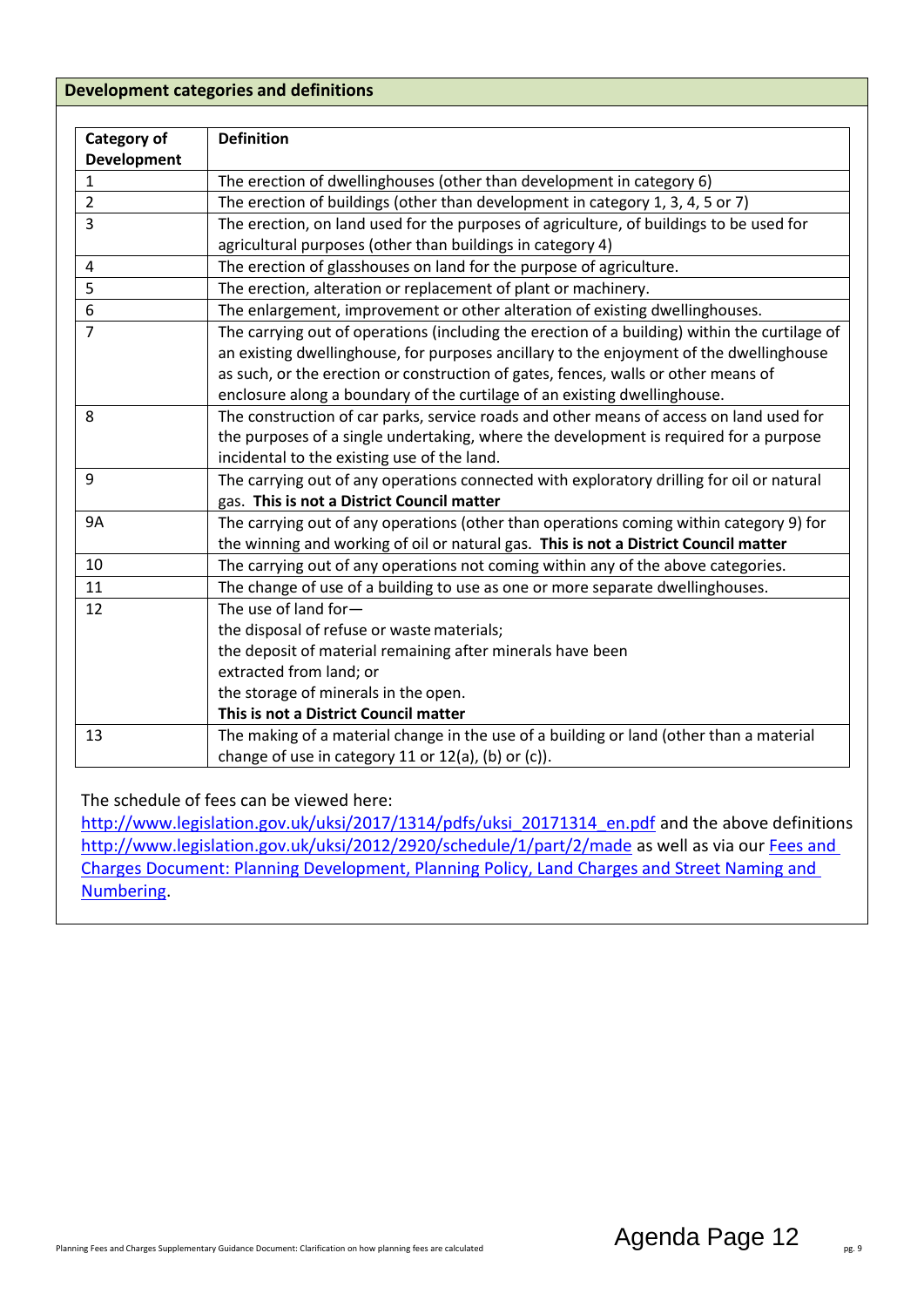#### <span id="page-12-0"></span>**Access/Highway**

When submitting an application a Location Plan and Site Plan should be provided indicating the application site clearly edged with a red line. It should include all land necessary to carry out the proposed development (e.g. land required for access to the site from a public highway, visibility splays, landscaping, car parking and open areas around buildings). A blue line should be drawn around any other land owned by the applicant, close to or adjoining the application site. [https://www.gov.uk/guidance/making-an-application#Plans-and-drawings P](https://www.gov.uk/guidance/making-an-application#Plans-and-drawings)aragraph: 024 Reference ID: 14-024-20140306

For further information regarding validation requirements can be found in Newark and Sherwood District Council's [Local Validation List:](https://www.newark-sherwooddc.gov.uk/media/newarkandsherwood/imagesandfiles/planningpolicy/pdfs/Planning%20Application%20Validation%20Checklist.pdf)

The above states that access to the site from a 'public highway', Newark and Sherwood District Council considers this to mean the following:

Unclassified Roads, Class A, B, C Roads, Trunk roads and byways (considered a public highway under the Highways Act over which the public has the right to pass and repass by vehicle).

#### <span id="page-12-1"></span>**Advertisement Consents**

Where an application relates to the display of one advertisement only please refer to page 7 of our [Fees and Charges Document: Planning Development, Planning Policy, Land Charges and Street](https://www.newark-sherwooddc.gov.uk/media/newarkandsherwood/imagesandfiles/planningpolicy/pdfs/fees%20and%20charges%20budget%202021-22.pdf)  [Naming and Numbering.](https://www.newark-sherwooddc.gov.uk/media/newarkandsherwood/imagesandfiles/planningpolicy/pdfs/fees%20and%20charges%20budget%202021-22.pdf)

Where an application relates to the display of more than one advertisement on the same site the highest of the fees will be payable. In these circumstances Newark and Sherwood District Council considers 'the same site' to be a specified area which can be clearly indicated on one plan of a scale of 1:1250 or 1:2500 at A4 or A3 size.

Where the application relates to the display of advertisements on parking meters, litter bins, public seating, benches, bus shelters or charging points for electric vehicles within a specified area, the whole area to which the application relates shall be treated as one site and the relevant fee payable as above.

Where the application relates to the display of advertisements on more than one site the fee payable shall be the sum payable in respect of each site combined.

The full regulations regarding the above can be found here: <http://www.legislation.gov.uk/uksi/2012/2920/regulation/13/made>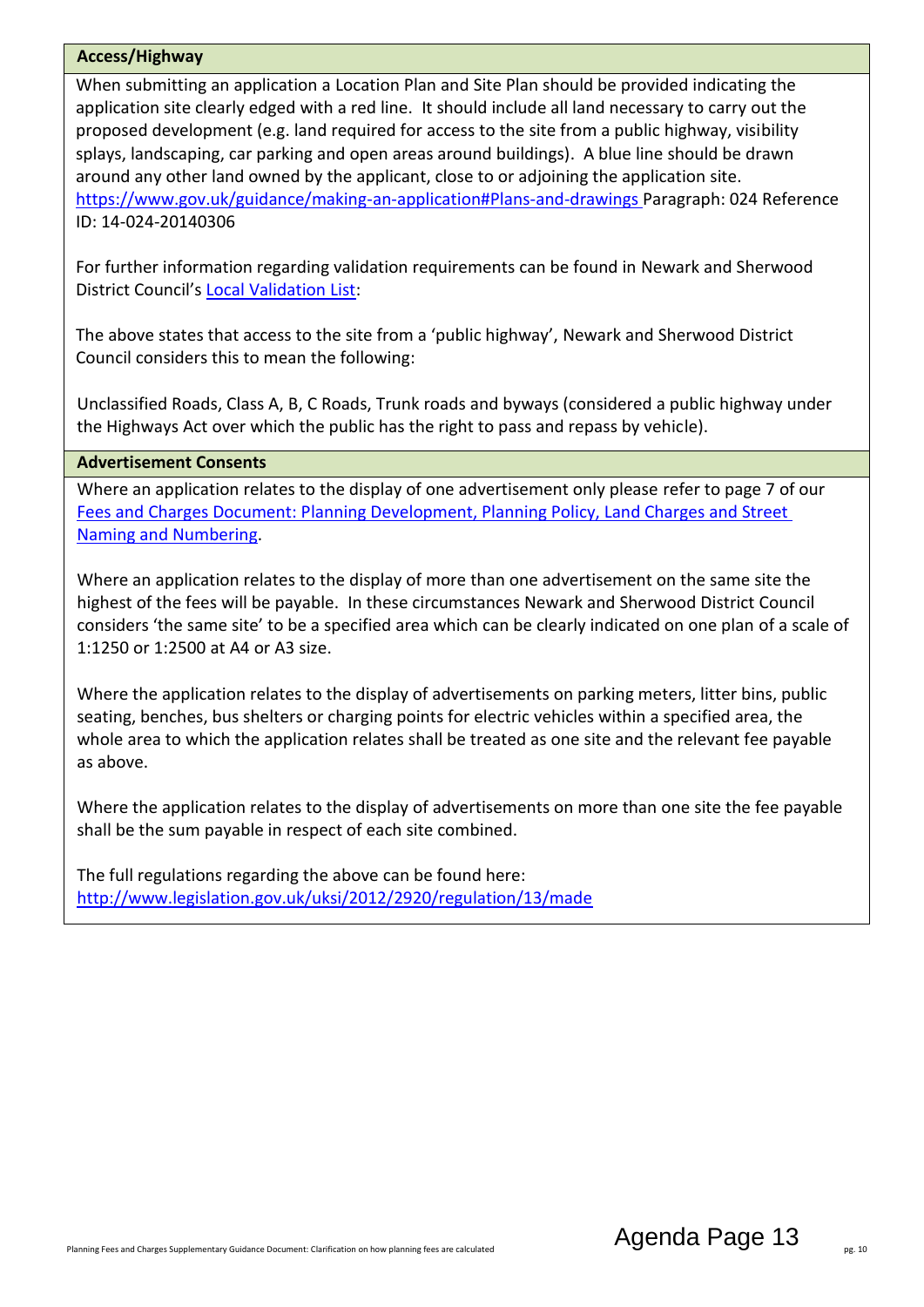#### <span id="page-13-0"></span>**Using Certificate of Lawfulness to confirm Material Starts/Commencement of Development**

Material starts can only be confirmed by submitting a Certificate of Lawfulness

When seeking formal confirmation the submission of a certificate of lawfulness application is required of which there are two types:

#### **Certificate of Lawfulness – Existing**

This certificate can be used to establish the lawfulness of an existing land-use, or of development carried out.

If using this route to confirm a material start the red line indicated on the location plan submitted must only encompass works already carried out. This route will only confirm whether works completed are lawful and not any future works granted by the permission.

The fee is the same as a full application for the works carried out.

#### **Certificate of Lawfulness – Proposed**

This certificate is used to confirm a proposed use would be lawful i.e. that permitted works yet to be carried out are lawful.

If using this route to confirm a material start the red line indicated on the location plan must be the same as the previously approved location plan.

The fee would be based on half the normal planning fee if submitting a new application for that use or operation.

#### <span id="page-13-1"></span>**Ménage/Sand School**

When considering an application for a ménage/sand school two fees need to be considered:

- Change of use fee (currently £462)
- Category 10 development The carrying out of operations not coming within any of the above categories.

Once calculated the higher of the above two categories will be charged<sup>3</sup>. *e.g. Proposed change of use of part of land to create sand school. (size 0.49 hectares)* £462  $5 \times$  £234 = £1170

Therefore £1170 the higher of the above two fees would be charged.

If the proposed development also incorporates other development such as stabling (fee category development) again the higher of the fees will be charged.

*e.g. Proposed change of use of part of land to create sand school (size 0.49 hectares) and proposed stable*

f462  $5 \times £234 = £1170$  $1 \times$  £234 = £234

4.

Therefore the fee for this application would be £1170 the higher of the fees.

<sup>-</sup><sup>3</sup> Please refer to page 3 of the Newark and Sherwood District Council[, Planning Development, Planning Policy, Land Charges and Street Naming and Numbering](https://www.newark-sherwooddc.gov.uk/media/newarkandsherwood/imagesandfiles/planningpolicy/pdfs/fees%20and%20charges%20budget%202021-22.pdf) Document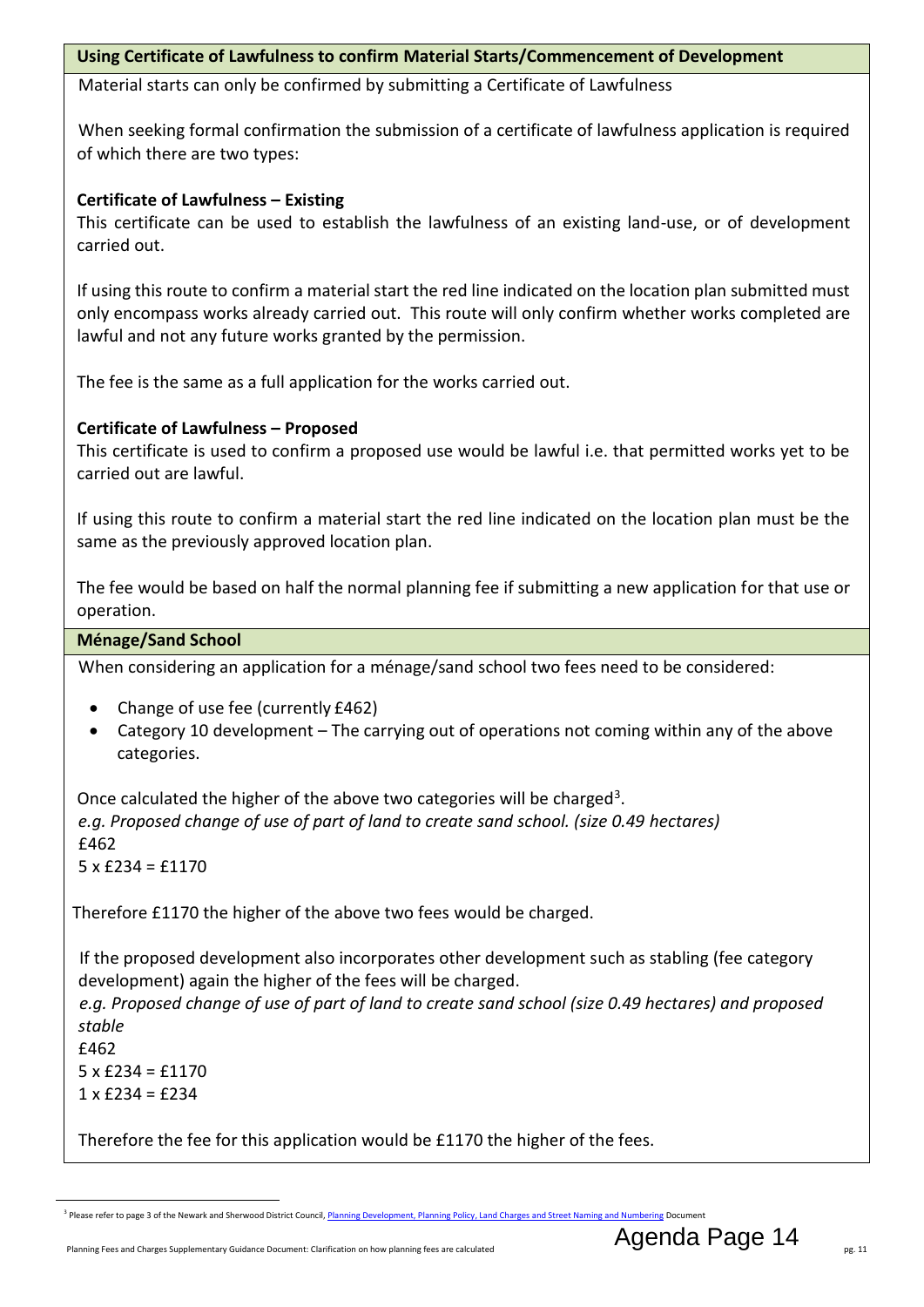#### <span id="page-14-0"></span>**Concessions – 'Free Go'**

The Town and Country Planning (Fees for Applications, Deemed Applications, Requests and Site Visits) (England) (Amendment) Regulations 2017 set out an applicant's entitlement to a 'free go'. Information regarding this can be found on page 11 of our [Fees and Charges Document: Planning Development,](https://www.newark-sherwooddc.gov.uk/media/newarkandsherwood/imagesandfiles/planningpolicy/pdfs/fees%20and%20charges%20budget%202021-22.pdf)  [Planning Policy, Land Charges and Street Naming and Numbering.](https://www.newark-sherwooddc.gov.uk/media/newarkandsherwood/imagesandfiles/planningpolicy/pdfs/fees%20and%20charges%20budget%202021-22.pdf) In addition to this please note the followinginformation:

- The applicant must be the same as the previous application
- The site area indicated in the red line must not encompass any new land unless to include means of access.
- The redline can be smaller than the previous application however there is no refund for the difference in fee.
- The application type must be the same as previous
- Following a withdrawn application a request for a 'free go' must be submitted within 12 months from the validation date and not the date the application waswithdrawn.
- The applicant cannot have benefited from a 'free go' in the past.

This and further information is set out in this [table.](https://assets.publishing.service.gov.uk/government/uploads/system/uploads/attachment_data/file/574500/When_are_applications_eligible_for_a__free_go_.pdf)

#### <span id="page-14-1"></span>**Concessions – Prior Approvals**

Further to the information shown on page 11 of our Fees and Charges Document: Planning [Development, Planning Policy, Land Charges and Street Naming and Numbering](https://www.newark-sherwooddc.gov.uk/media/newarkandsherwood/imagesandfiles/planningpolicy/pdfs/fees%20and%20charges%20budget%202021-22.pdf) regarding free go (exemption) applications please note that free go requests do not apply to prior notification applications.

'A fee for a prior approval application is payable in relation to certain types of development authorised by the 2015 Order. The amounts are payable every time an application for prior approval is made.'

The above information can be found within the following link [https://www.gov.uk/guidance/fees-for](https://www.gov.uk/guidance/fees-for-planning-applications)[planning-applications,](https://www.gov.uk/guidance/fees-for-planning-applications) under the heading How are fees calculated for prior approval applications?

#### <span id="page-14-2"></span>**Concessions – For alterations, extensions, etc. to a dwellinghouse for the benefit of a registered disabled person**

This concession will only be applied where the development is to:

- Alter or extend an existing dwelling for the benefit of the disabled person; or
- Undertake works in the curtilage of an existing dwelling in order create an access and/or provide for improved safety, health or comfort

Proof of disability will be required and should take the form of an official document e.g. letter from the Department of Work and Pensions, GP etc.

Further information can be found in **Paragraph 036 - [Development providing for people with](https://www.gov.uk/guidance/fees-for-planning-applications#exemption-or-concession)** [disabilities o](https://www.gov.uk/guidance/fees-for-planning-applications#exemption-or-concession)f Planning Practice Guidance an[d Regulation 4 of the 2012 Fees Regulations.](http://www.legislation.gov.uk/uksi/2012/2920/regulation/4/made)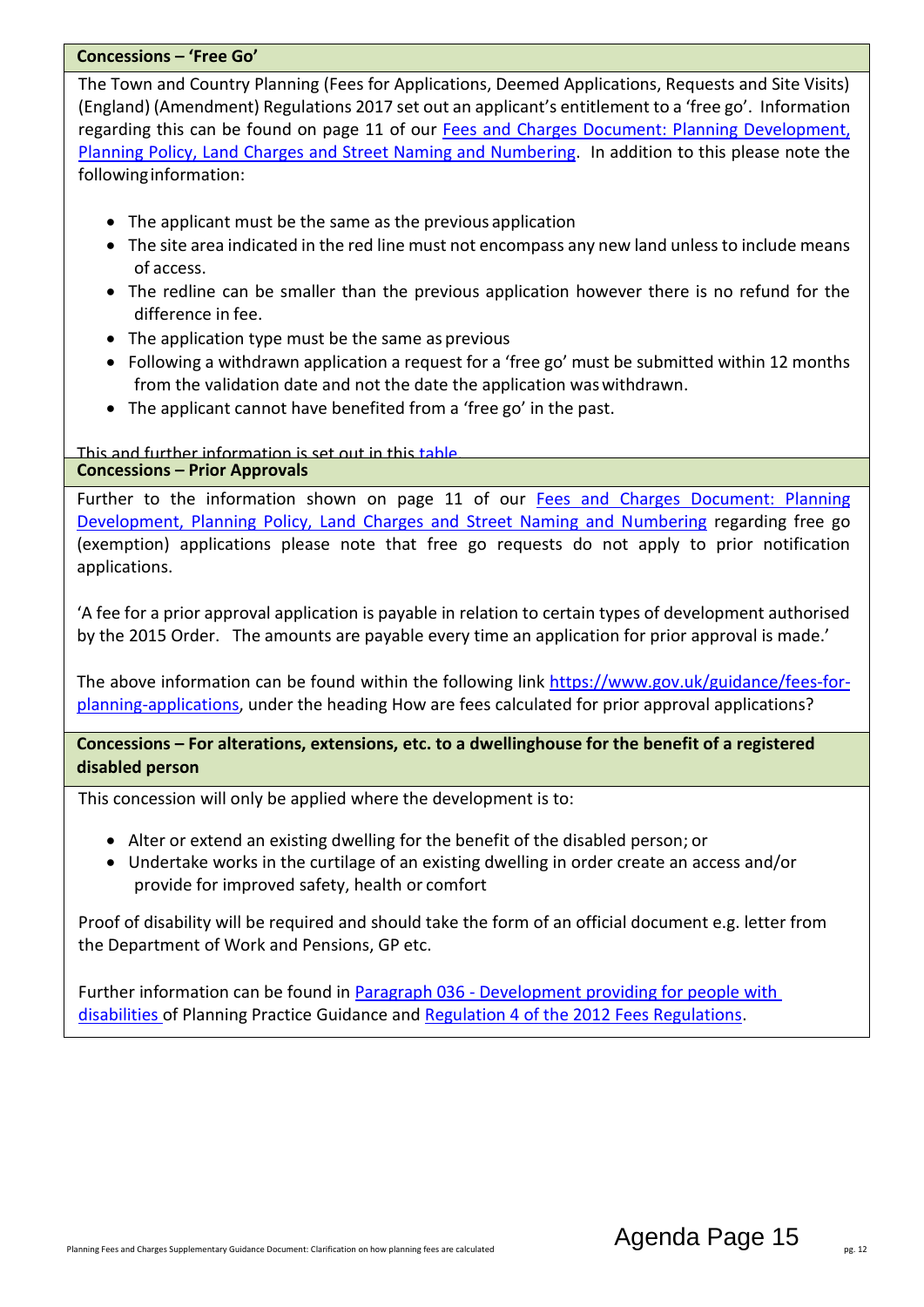#### <span id="page-15-0"></span>**Concessions – Permitted Development**

The Town and Country Planning (Fees for Applications, Deemed Applications, Requests and Site Visits) (England) Regulations 2012 under Regulation 5 offered a concession where permission was only being sought due to the removal of permitted development rights.

The Town and Country Planning (Fees for Applications, Deemed Applications, Requests and Site Visits) (England) (Amendment) Regulations 2017 removed this concession. As a result if permission is being sought due to permitted development rights being removed (i.e. normally permission would not be required as the development is considered permitted development) then a fee is payable.

The fee payable will be based on the relevant category as set out in the above fee regulations and shown in our Fees and Charges Document: Planning Development, Planning Policy, Land Charges and [Street Naming and Numbering.](https://www.newark-sherwooddc.gov.uk/media/newarkandsherwood/imagesandfiles/planningpolicy/pdfs/fees%20and%20charges%20budget%202021-22.pdf)

#### <span id="page-15-1"></span>**Refunds**

Once a planning fee has been paid and accepted (i.e. the application is made valid) planning application fees cannot be refunded unless:

 In relation to the Planning Guarantee - When a request for a written confirmation of compliance is not completed within 12weeks. In some circumstances for deemed planning applications

Further information can be found in the [Refunds and adjustments s](https://www.gov.uk/guidance/fees-for-planning-applications#exemption-or-concession)ection of Planning Practice Guidance.

Please note that refunds can take up to 10 working days to process as they need to be approved. If you pay the Planning Portal direct the refund will be processed by the Local Authority.

All refunds will be by the same method of payment as the original transaction e.g. if an applicant pays by card, the refund will be direct to the original payment card.

<span id="page-15-2"></span>**Approval of Details Pursuant to a Condition and/or Discharge of Conditions**

The current fee for the approval of details pursuant to a condition and/or discharge of planning condition can be found in our [Fees and Charges Document: Planning Development, Planning Policy,](https://www.newark-sherwooddc.gov.uk/media/newarkandsherwood/imagesandfiles/planningpolicy/pdfs/fees%20and%20charges%20budget%202021-22.pdf)  [Land Charges and Street Naming and Numbering.](https://www.newark-sherwooddc.gov.uk/media/newarkandsherwood/imagesandfiles/planningpolicy/pdfs/fees%20and%20charges%20budget%202021-22.pdf)

The charge is per request not per condition and therefore more than one condition can be submitted for approval per request.

There is no fee if the request relates to a condition or conditions on an application for Listed Building Consent or planning permission for the relevant demolition in a conservation area.

Where a partial discharge of condition is issued e.g. further information is required to be submitted and approved by the Local Planning Authority the submission will treated as a new request and another discharge of condition fee (as set out above) is required.

Where a condition specifies the information is required to be submitted in stages and/or periodically, e.g. contaminated land, there will be a charge for each element until the condition is fully discharged.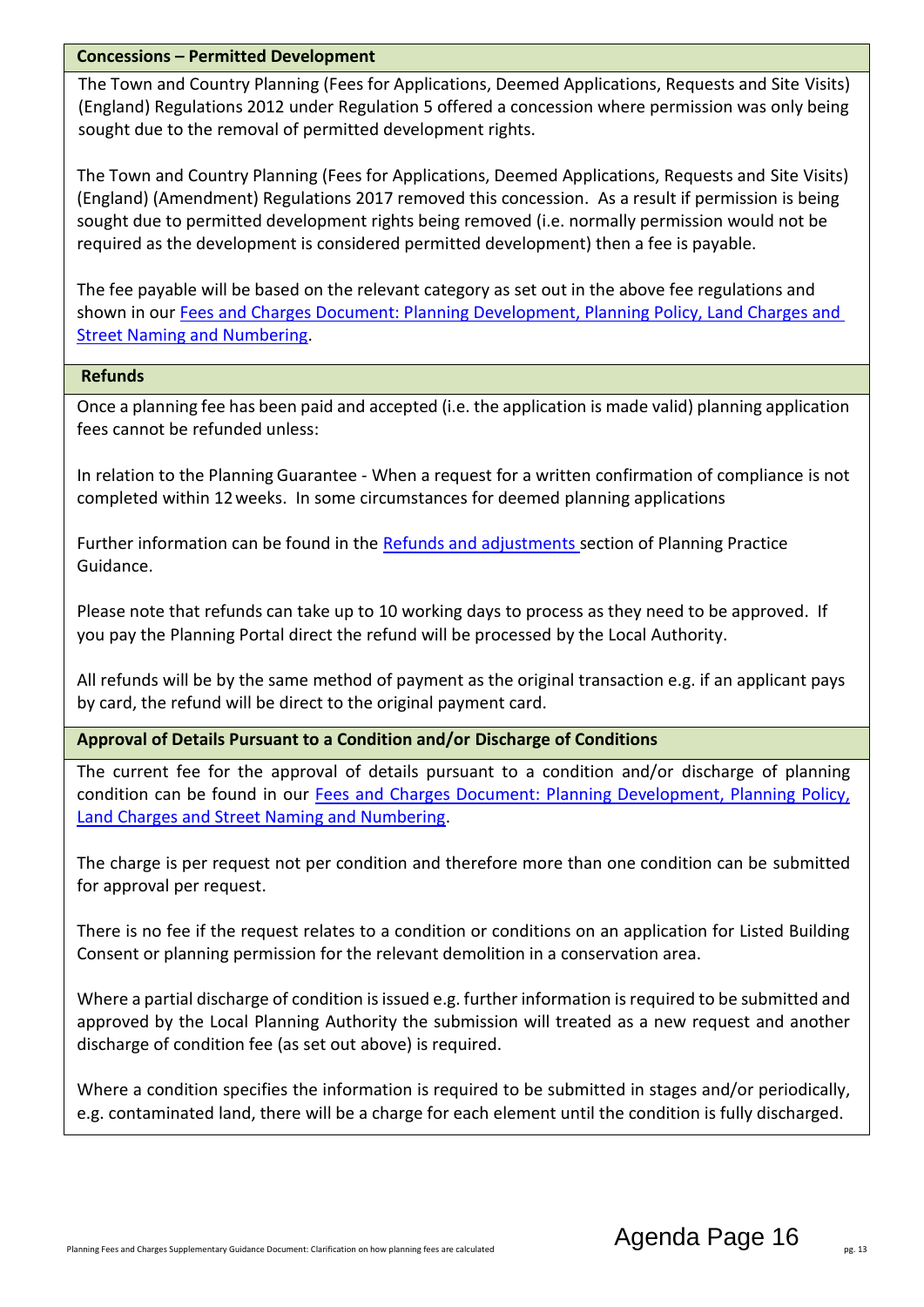#### <span id="page-16-0"></span>**Frequently Asked Questions**

#### **Q There have been no changes to the fees regulations or PPG so whyhas Newark and Sherwood District Council adopted this document?**

A Whilst there have been no changes to the fees regulations or PPG, the Governmenthas tasked Local Planning Authorities with interpreting planningfees.

 There has been a number of queries relating, in particular, to fees for annexes and holiday cabins over recent years. Adopting this document provides clear information as to how the fees will be calculated.

#### **Q Why have you taken the approach that you have to the provision of 'moveable' buildings including caravans?**

A Courts have found that cranes, marquees and poultry sheds on skids have all been buildings and an object may be a building in planning law without being incorporated into the land. The Courts have determined that the ability to move poultry sheds around a field did not remove the significance of their presence in planning terms. The sheer size, weight and bulk of a structure are good indicators to determine whether something is a building.

The above ruling supports our [Fees and Charges Document: Planning Development, Planning Policy,](https://www.newark-sherwooddc.gov.uk/media/newarkandsherwood/imagesandfiles/planningpolicy/pdfs/fees%20and%20charges%20budget%202021-22.pdf)  [Land Charges and Street Naming and Numbering](https://www.newark-sherwooddc.gov.uk/media/newarkandsherwood/imagesandfiles/planningpolicy/pdfs/fees%20and%20charges%20budget%202021-22.pdf) adopted approach to calculate fees for applications of this nature by floor area.

### **Q What would be the implications if I apply just for thebases?**

A If the application was for bases only it would be considered as a site for touringcaravans, and conditioned accordingly.

#### **Q Why has the fee been calculated differently to an application I made in 2020 for a similar proposal?**

- A It is commonly acknowledged that planning-related fees were introduced so that usersof the planning system, rather than taxpayers in general, meet the costs incurred by local planning authorities in deciding planning applications. The Government has tasked Local Planning Authorities with interpreting planning fees, so the Council has reviewed its approach in line with any legal rulings and published guidance accordingly. The fees charged for an application will be in accordance with the Council's adopted (refer to [Fees and Charges Document: Planning](https://www.newark-sherwooddc.gov.uk/media/newarkandsherwood/imagesandfiles/planningpolicy/pdfs/fees%20and%20charges%20budget%202021-22.pdf)  [Development, Planning Policy, Land Charges and Street Naming and Numbering\)](https://www.newark-sherwooddc.gov.uk/media/newarkandsherwood/imagesandfiles/planningpolicy/pdfs/fees%20and%20charges%20budget%202021-22.pdf) approach at the time of submission.
- **Q I submit lots of applications to other local authorities around the country,and my adopted approach has always been accepted. The other authorities seem quite happy with the amount I've paid, so why doesn't the Planning Development service of Newark and Sherwood District Council accept how I've worked out thefee?**
- A The Government has tasked each Planning Authority with interpreting planning fees so that users of the planning system, rather than taxpayers in general, meet the costs incurred by them in deciding planning applications.